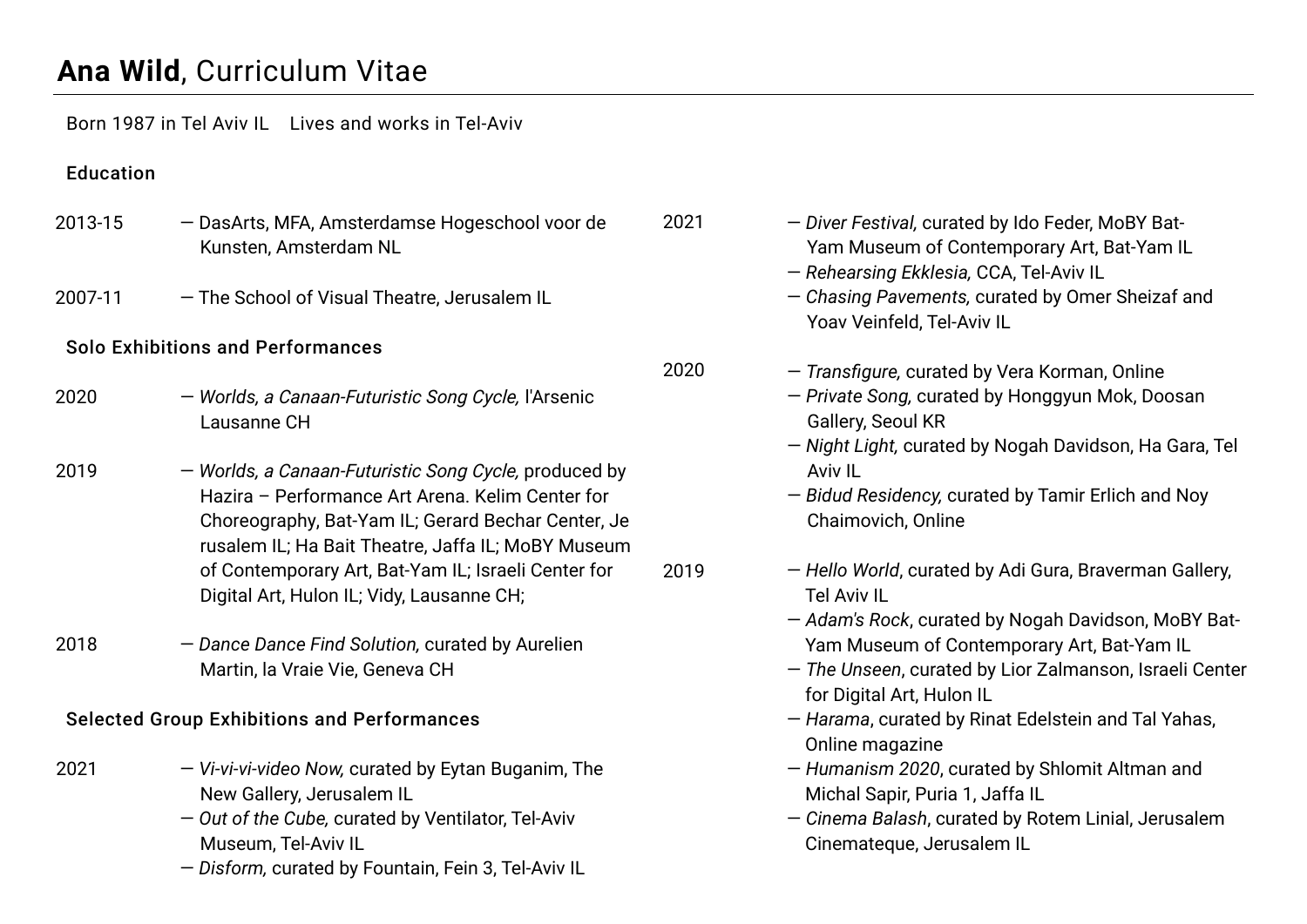#### Selected Group Exhibitions and Performances

| 2019 | - Room-Dances, curated by Amos Hetz and Talia de<br>Vries, Suzan Dallal, Tel Aviv IL<br>- Technotext, curated by Lonnie Monka, Barbur Gallery,                       | 2013    | - Block Presentations, DasArts, Amsterdam NL<br>- Rain In My Eyes, Hanut 31 Gallery, Tel-Aviv IL  |
|------|----------------------------------------------------------------------------------------------------------------------------------------------------------------------|---------|---------------------------------------------------------------------------------------------------|
|      | Jerusalem IL                                                                                                                                                         | 2012    | - Composer-Choreographer, curated by Talia Beck,<br>Hateiva center for new music, Jaffa IL        |
| 2018 | - Gemini I, curated by Anorak, Rohmerstrasse Project<br>space, Stuttgart DE                                                                                          |         | - A-Genre, curated by Yair Vardi, Tmuna, Tel-Aviv IL<br>- Experiment Festival, Tmuna, Tel-Aviv IL |
|      | - Engaging with Histories in everyday life, curated by<br>Sophie Charlotte Thieroff, Schloss Solitude, Stuttgart DE<br>- Sommerfeast, curated by Elke aus dem Moore, |         | <b>Residencies and Fellowships</b>                                                                |
|      | Schloss Solitude, Stuttgart DE                                                                                                                                       | 2021-22 | - Residency at ArtPort, Tel-Aviv                                                                  |
| 2017 | - Autumn Cult, curated by Amit Drori, Zik, Jerusalem IL<br>- Performance 0:6, curated by Guy Gutman, the School                                                      | 2018    | - Fellowship at Akademie Schloss Solitude, Stuttgart                                              |
|      | of Visual Theatre, Jerusalem IL                                                                                                                                      | 2016    | - Residency at WP Zimmer, Antwerp                                                                 |
|      | - Room-Dances, curated by Amos Hetz and Talia de                                                                                                                     |         | - Residency at Fabrik, Eindhoven                                                                  |
|      | Vries, Hateiva Center, Jaffa IL                                                                                                                                      |         | - Residency at P.A.R.T.S Summer studios, Brussels                                                 |
|      | - Maelstrom SLOW Dance, DAI, Arnhem NL                                                                                                                               |         | - Residency at Nadin, Brussels                                                                    |
| 2016 | - After Speaking, Greylight projects, Brussels BE                                                                                                                    | 2015    | - Residency at Hanut 31 Gallery, Tel Aviv                                                         |
|      |                                                                                                                                                                      |         | - Workshop with Tom Creed, Operadagen, Rotterdam                                                  |
| 2015 | - DasArts Master Proof, Dansmakers, Amsterdam NL                                                                                                                     |         | - Watch and talk group, Something Raw, Brekke Grond<br>and Frascati, Amsterdam                    |
| 2014 | - DasArts Presentations, DasArts, Amsterdam NL                                                                                                                       |         |                                                                                                   |
|      | - Block Presentations, Shell Headquaters, Amsterdam NL                                                                                                               | 2014    | - Festivalcampus, Ruhrtriennale, Ruhr                                                             |
| 2013 | - Performance 0:2, curated by Guy Gutman, the School<br>of Visual Theatre, Jerusalem IL                                                                              | 2013    | - Residency and refection, Kunstenfestivaldesarts,<br><b>Brussels</b>                             |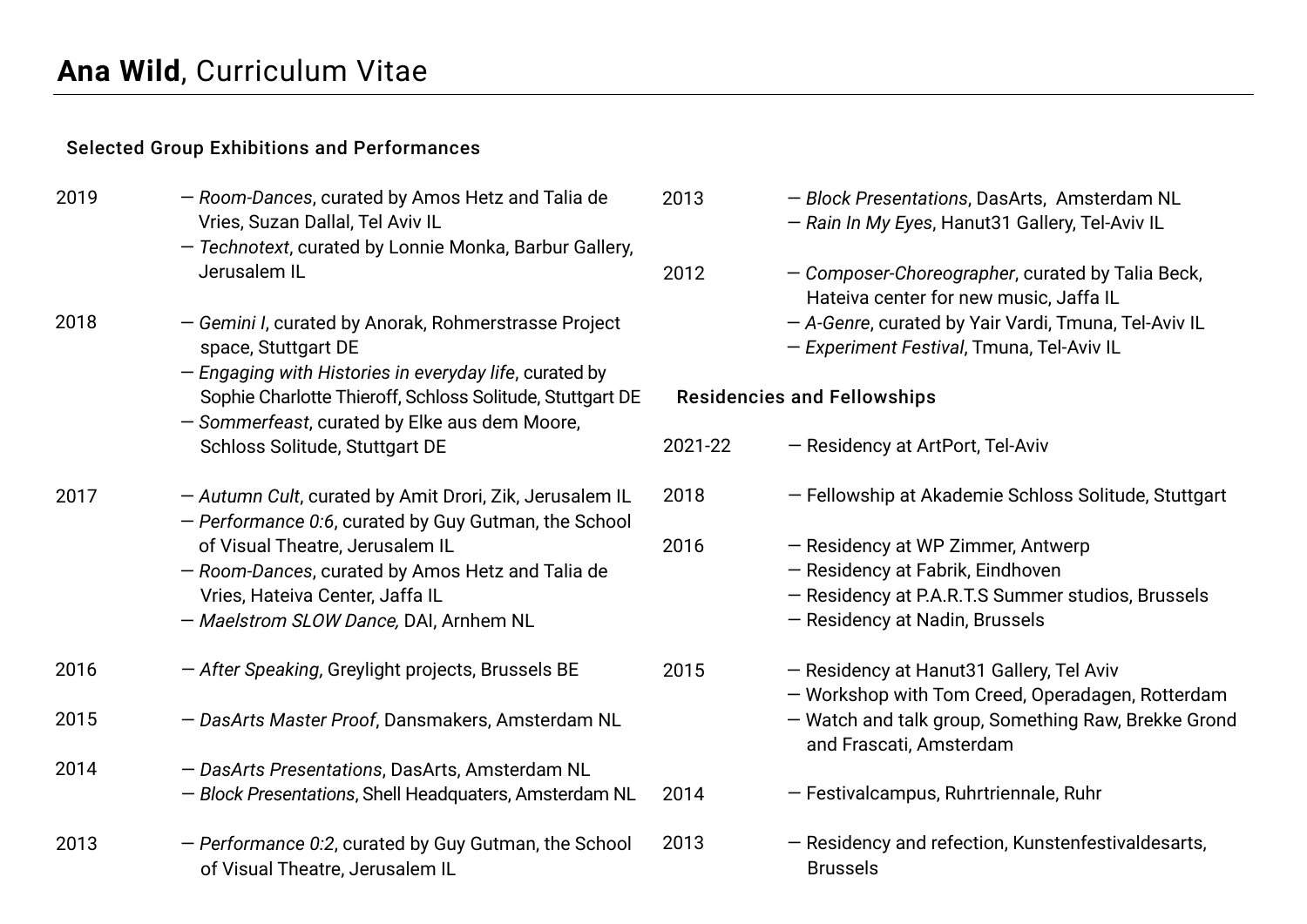# **Ana Wild**, Curriculum Vitae

## Selected Collaborations

| 2017 | - Performer in The Automated Sniper by Julian Hezel,<br>Frascati<br>- Performer in The Extraordinery Way She Moves                                                                                                                             | 2010 | - Performer in Interference by The Progressive Wave,<br>Synesthesia Festival   |
|------|------------------------------------------------------------------------------------------------------------------------------------------------------------------------------------------------------------------------------------------------|------|--------------------------------------------------------------------------------|
|      | by Lisa Vereertbrugghen, BUDA                                                                                                                                                                                                                  |      | <b>Grants and Prizes</b>                                                       |
| 2016 | - Performer in In A Time of Disaster by Leila Anderson,<br><b>DasArts</b><br>- Performer in La Manada by Azahara Ubera, P.A.R.T.S                                                                                                              | 2019 | - PREMIO (nomination)<br>- Israeli Pais Foundation grant                       |
|      | <b>Research Studios</b>                                                                                                                                                                                                                        | 2015 | - DasArts student fund prize for excellence<br>- Israeli Pais Foundation grant |
| 2015 | - Performer in One Small Step For a Man by Danae<br>Theodoridou, PACT Zolverein<br>- Recorded Voice in Someone Else by Ant Hampton,<br>Beursschouwburg                                                                                         | 2011 | $-$ Jerusalem Fund prize for excellence in the arts                            |
| 2014 | - Performer in Preparation by Agustina Munoz, DasArts                                                                                                                                                                                          |      |                                                                                |
| 2013 | - Performer in What Happened To My Voice? by Ari<br>Teperberg, Tmuna<br>- Artistic advisor for Renaissance by Maya Levi and<br><b>Anando Mars</b><br>- Collaborator and performer in Misterium Cosmografi<br>cum by Zik group, Israel Festival |      |                                                                                |
| 2012 | - Director of Heidi by Inbal Yomtovian, Hazira                                                                                                                                                                                                 |      |                                                                                |
| 2011 | - Performer in Laika by Lior Lerman and<br>Jonathan Sochat, Hazira                                                                                                                                                                             |      |                                                                                |